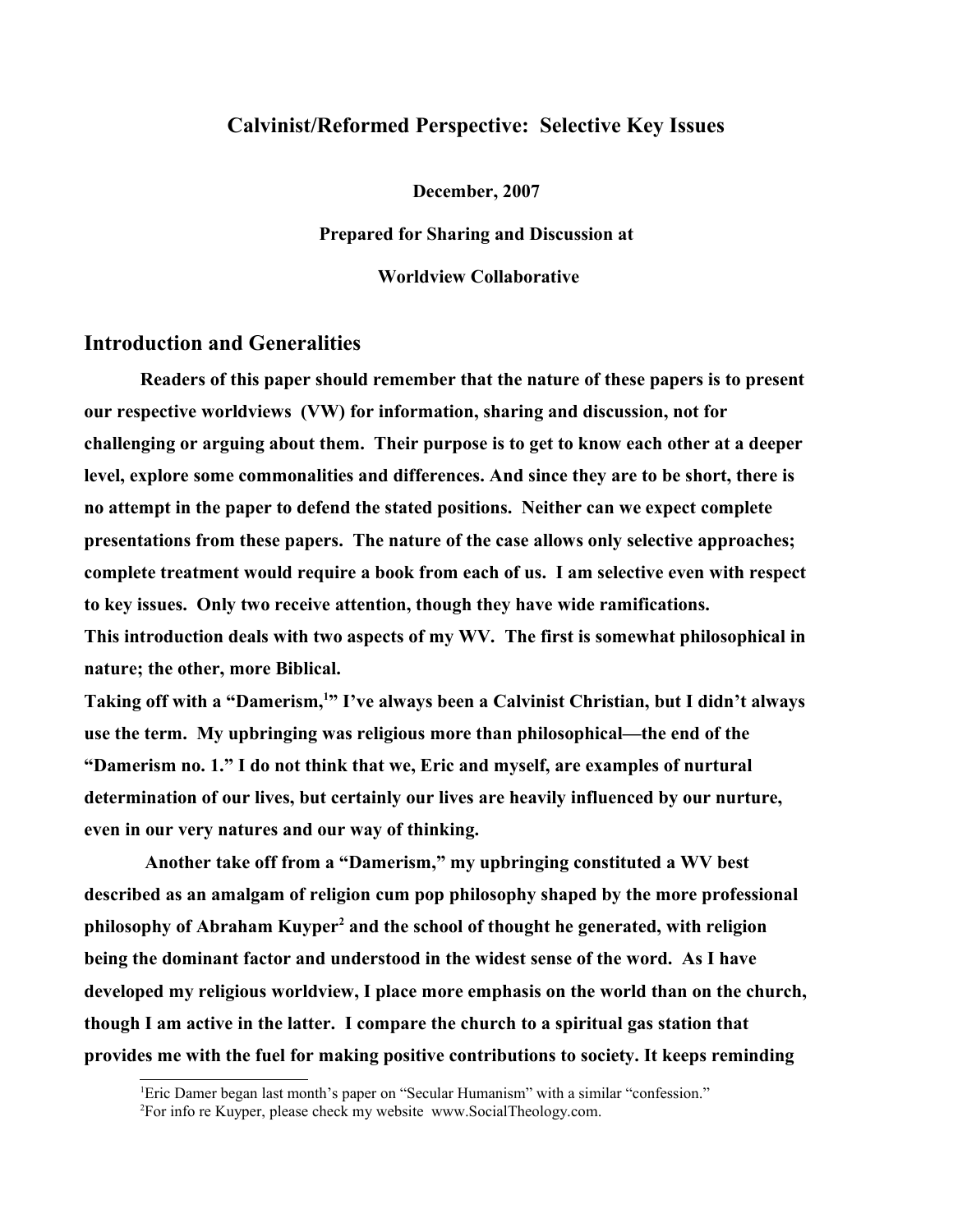**me about the basics of life. It provides me with important community and fellowship. What Christians do in the** *world* **is much more significant than what they do in** *church***. Your actual religion comes out more in the world than in the church. When there is a conflict between your liturgical or church life and your behaviour in the world, it is the latter that expresses your** *real* **religion, your real devotion, your real values and faith. It is the latter that expresses what's in your heart, regardless of what you mumble or sing or preach in church.** 

### **Secularism and Other Faiths**

**We are all human beings with many shared characteristics, one of them being that we all have a faith, belief or WV that guides us throughout our lives. That WV serves as the lens through which we view the world and on basis of which we act. In fact, it is our WV that defines us at our deepest level. Not our rationality, not our economic standing, not our sexuality or any other aspect of our being. We are, all of us, first of all believers. We are all guided by a WV, a belief, faith or set of values, a religion-—whatever you wish to call it. It is that element within us that guides us in our economic behaviour and even in our rationality. Kant wrote** *Religion within the Bounds of Reason.* **Nicholas Wolterstorff, a foremost US philosopher from Yale (a former teacher of mine who lectured at UBC only two weeks ago) countered that with his own book,** *Reason within the Bounds of Religion.* **By which he indicated that our reasoning is guided primarily by our WV, by what we believe, by what he calls religion. I believe; therefore I am.** 

**One of the implications of this view is that** *no one is neutral.* **Everyone is a believer in something or some idea or set of ideas. We all devote ourselves to something out there outside of ourselves or something within ourselves. That holds for secularism and humanism as well as more overtly religiously coloured value systems that feature temples, mosques and churches. Our devotion to reason, our dependence on autonomous human reason is as much a faith as my Christian faith in the sense that neither is based on proof but on belief. We meet each other not on some secular platform of neutrality, objectivity and common sense, but on the platform of our various belief systems.** 

**Anglicanism in Ontario and Catholicism in Quebec used to be the two main platforms on which we met in this country and by which we organized our societies.**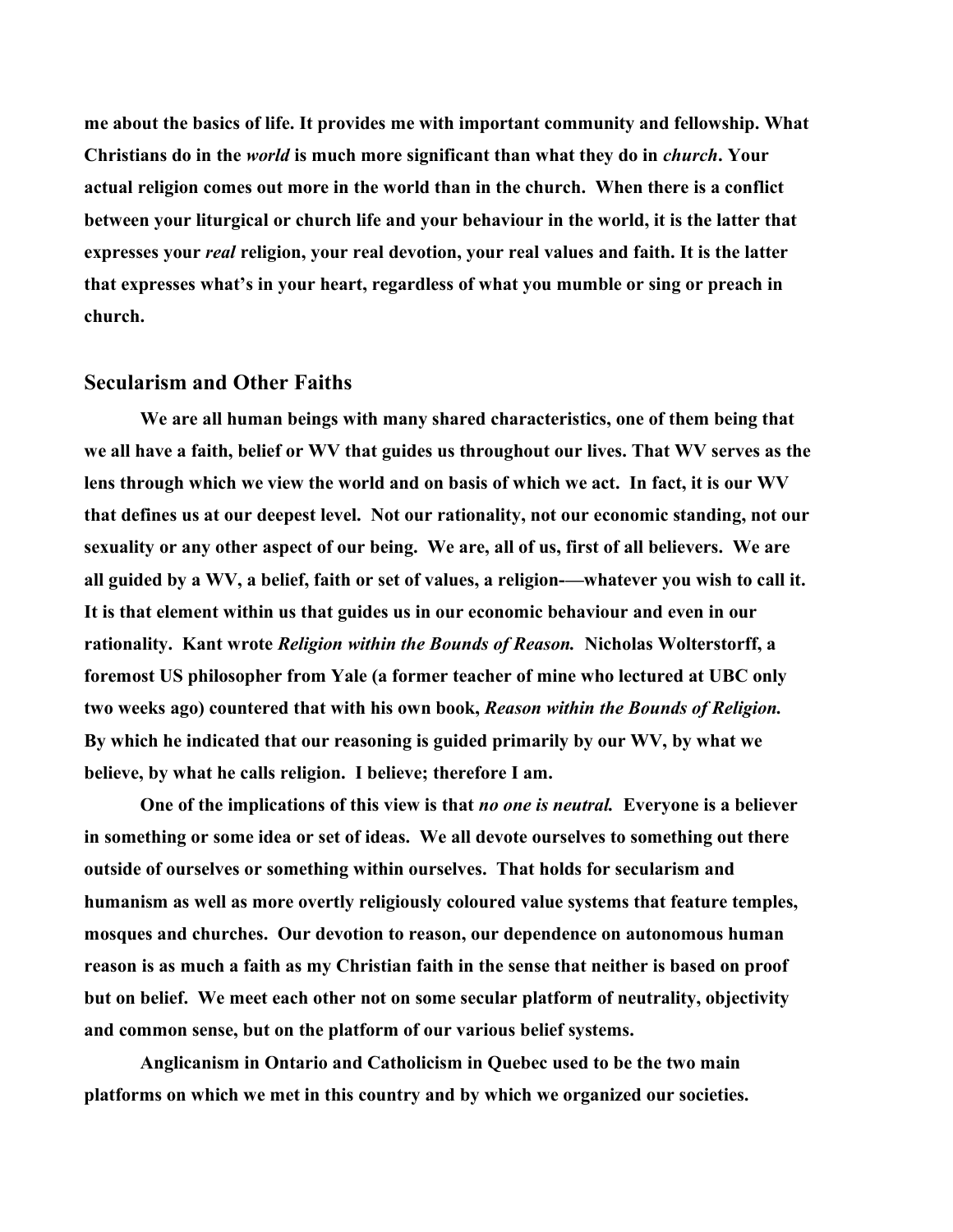**Anglicanism also played that role in a lower key in BC, especially in education. When those systems no longer enjoyed the adherence of the majority, they were challenged and largely replaced by secularism. Secularism has become the main belief system or WV, the establishment faith, by which Canada conducts its public affairs. The majority of Canadians adhere to this faith and consider it the objective neutral platform where people of all faiths meet and interact, leaving their subjectivities—often referred to as "religions"—behind. In reaction to the past, religion is banned from the market place. You may, e.g., not talk religion in the House of Commons or Legislature. Another example: The government only supports one school system,[3](#page-2-0) the secular one, in its false belief that it thereby acts neutrally and objectively. Secularism provides the common ground for all, with religions being added to it for those who feel a need for it. Secularism is the objective, neutral basis for all; religion is a selected subjective addition, a luxury added on top for those who want it. If you select that added feature for education, then you have gone beyond the basics and will have to pay out of your own pocket. In fact, the shift has been from one establishment faith to another, not from faith to reason or from subjectivity to objectivity.** 

**Our WVC is a partial rejection of that orientation, for it has led to people no longer daring to talk about their faith or belief, unless it be secular. If your WV includes that selected feature, that's OK as long as you do not talk about it in public. Everybody is kowtowed into silence. Students don't know what makes their classmates from other orientations tick. WVC wishes to break this silence by benignly forcing the teaching of all faiths in these secular schools. I applaud this partial rejection. That's why I joined. But it's only a partial rejection, for we are not challenging the very basis of the secular system. It is the religious schools, whether Christian, Muslim, Jewish, Hindu or whatever, that constitute full rejection of that secular orientation.** 

## **Twin Sources of Knowledge: Faith and Reason**

**The various Christian traditions view the relationship of faith and reason differently. In the West, the imagined independence of human reason actually has its** 

<span id="page-2-0"></span> $3$ True, in some provinces, including BC, the government subsidizes religious schools that meet certain standards. However, that has come about only after many years of hard struggle and challenge, including legal action and courts. These are seen as *special* schools, while the secular is considered standard and normal.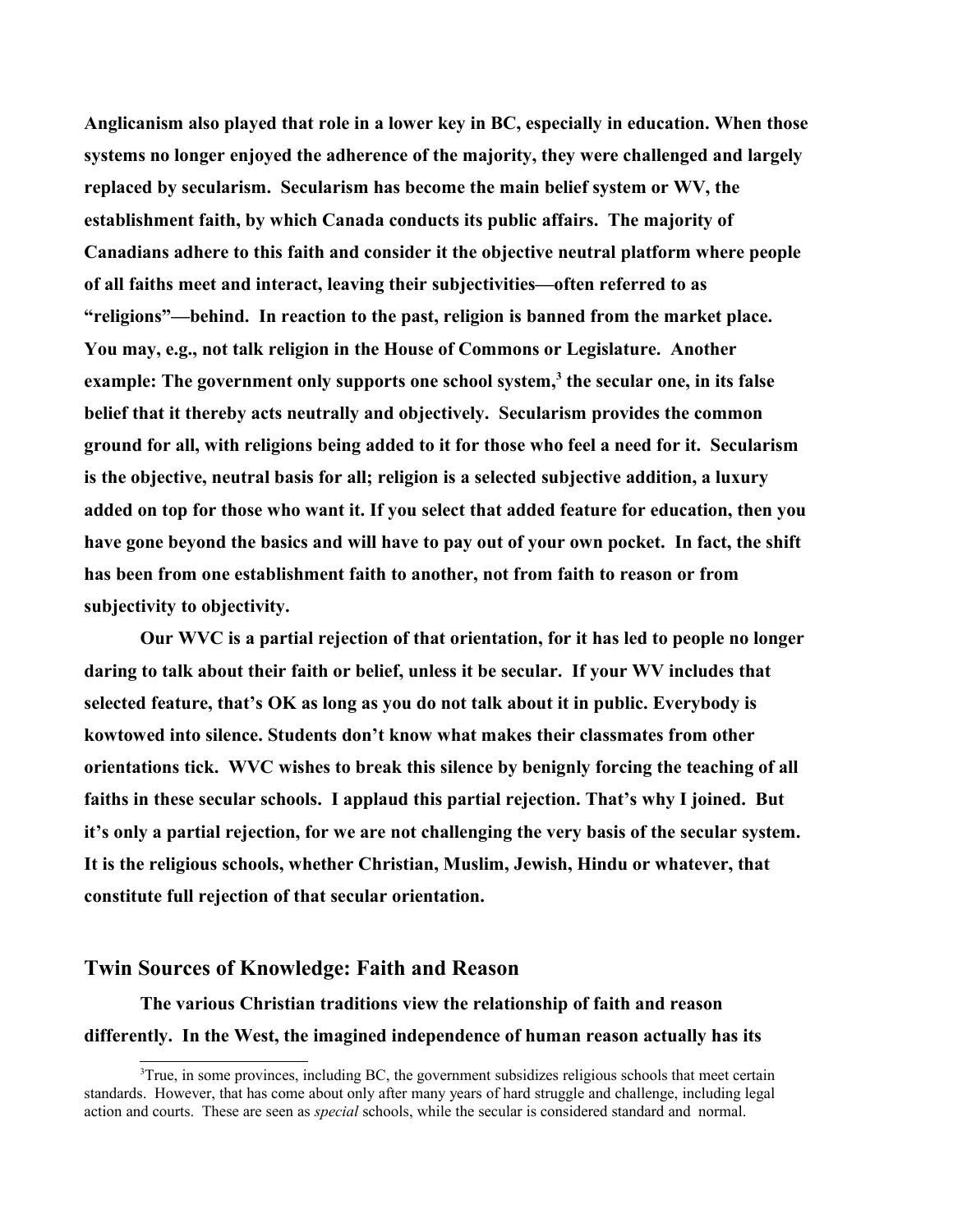**historical roots in** *Thomas Aquinas***, a brilliant medieval theologian/philosopher who has placed his stamp on Western culture, including the prevailing view on reason. His system is known as** *Scholasticism.* **In his legitimate concern to give a place of legitimacy to the fruits of Greek philosophy in the dominant Christian WV of his day, he divided the area of faith and the area of reason. For some centuries they ran parallel to each other, but eventually secularism veered off to the reason side and began first to ignore and then reject faith altogether. In some Christian traditions, especially in Catholicism and Lutheranism, reason has traditionally been regarded as autonomous from faith, due to the continuing influence of Scholasticism.** 

**In the Calvinist tradition, there is also great respect for reason. In its more pristine forms, it keeps faith and reason together. It insists that reason separated from faith, first of all does not really exist except in some people's imagination. And, secondly, it insists that right reason needs constantly to be corrected by divine revelation. With the fall into sin somewhere in our early human history, a radical distortion took place in the human psyche that affected his entire being, including his reason.** 

**I am aware that here that this goes headlong against the very root of secularism and Humanism with their notion of autonomous reason. In my Calvinist way of thinking, reason without ongoing correction from divine revelation leads us in the wrong direction, where we create distorted values and begin to use each other for our own egocentric ambitions. There may be some denominations or schools of thought within secularism who are able to resist those distortions to some degree such as Humanists, but a society driven by that sense of autonomous reason eventually** *brutalizes* **as its effect penetrates deeper and deeper into the psyche of the nation's citizens. A general sense of meaninglessness sets in. I believe that the current breakdown of Canadian social structures, especially the family, and its consequences we see on our city's streets, is the long-term but direct result of that imagined autonomous reason. With the exception of some individuals with the right kind of support, an entire community based on it will disintegrate, brutalize. We are seeing it happen before our eyes. Autonomous reason cannot restrain the heart, the symbolic seat of our faith, values or worldview. Instead, the heart rules our reason. It is the deepest place where this degeneration begins and then penetrates the rest of life and social structures.**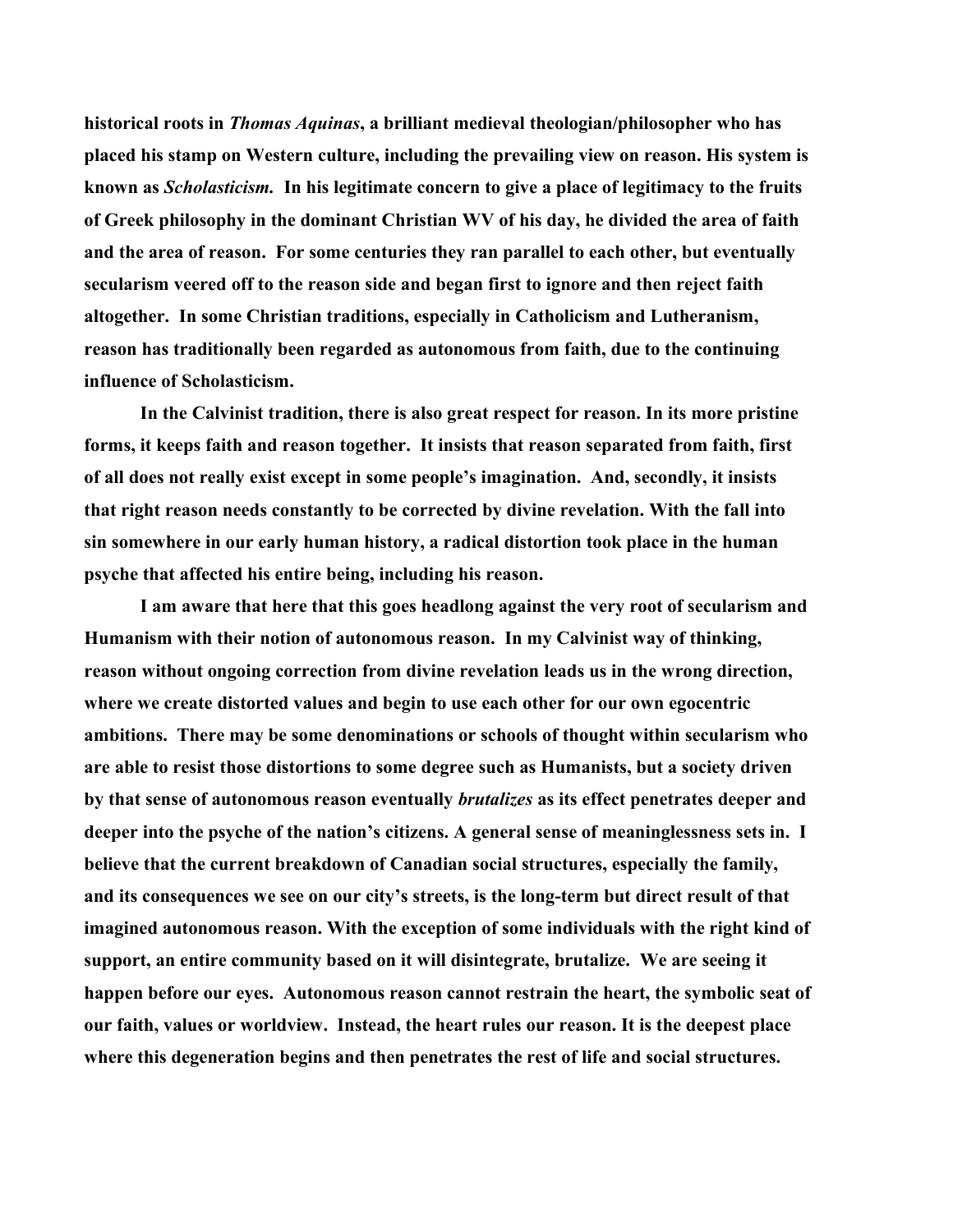**So, reason is a precious gift from God that we respect, cherish and use to the fullest. That is the main Christian perspective. We have deep respect for science and accept its methodology, provided it is strictly adhered to. But we need the corrections provided by revelation to keep that reason on track. We may study the origins of the universe by the scientific method, but then we inevitably end up with questions of purpose and destiny, areas where revelation provides the guidance and where science, by definition, may not trod. Even the choice of research projects needs the guidance of revelation. If the inventors of today's terrible weapons of mass destruction had been guided by Biblical revelation, I doubt that they would have developed them. If the developers of the poultry industry, as another example coming out of Damer's paper, had been guided by the Bible, they would have developed it in a different direction that would allow poultry to live according to its nature, etc.** 

**But then there are also the Christian biblicists. Like secularists, they have also separated faith and reason.** *Un***like secularists, they have turned away from human reason and want to derive all their wisdom and knowledge from the Bible, from revelation. For example, they tend to reject all scientific study of the origin of the universe and insist on a literal interpretation of the creation story in the Bible—literal in a Western sense. From my Calvinist perpsective, an** *irrational approach to the Bible* **is as wrong as an** *unbiblical approach to reason.* **Revelation and reason need each other, because man is fallen from his original grandeur and goodness.** 

### **Summary Review of Genesis 1: Seeds of a Christian Worldview**

**My interpretation of Genesis (Gen.) 1 is based on at least four factors.** 

- **1. Interpreting Gen. 1 in the context of the entire Bible.**
- **2. The body of historical Christian teachings over the centuries.**
- **3. Scientific discoveries and their interpretations.**
- **4. Archeological studies of other ancient documents of similar literary genre. This is really an application of 3.**

**Gen. 1 begins in a very vague way about the earliest beginnings of the universe. READ :1-2. Now, having heard of various scientific descriptions of that early process, I take this passage to be interpreting the origins of the universe not from a scientific point of**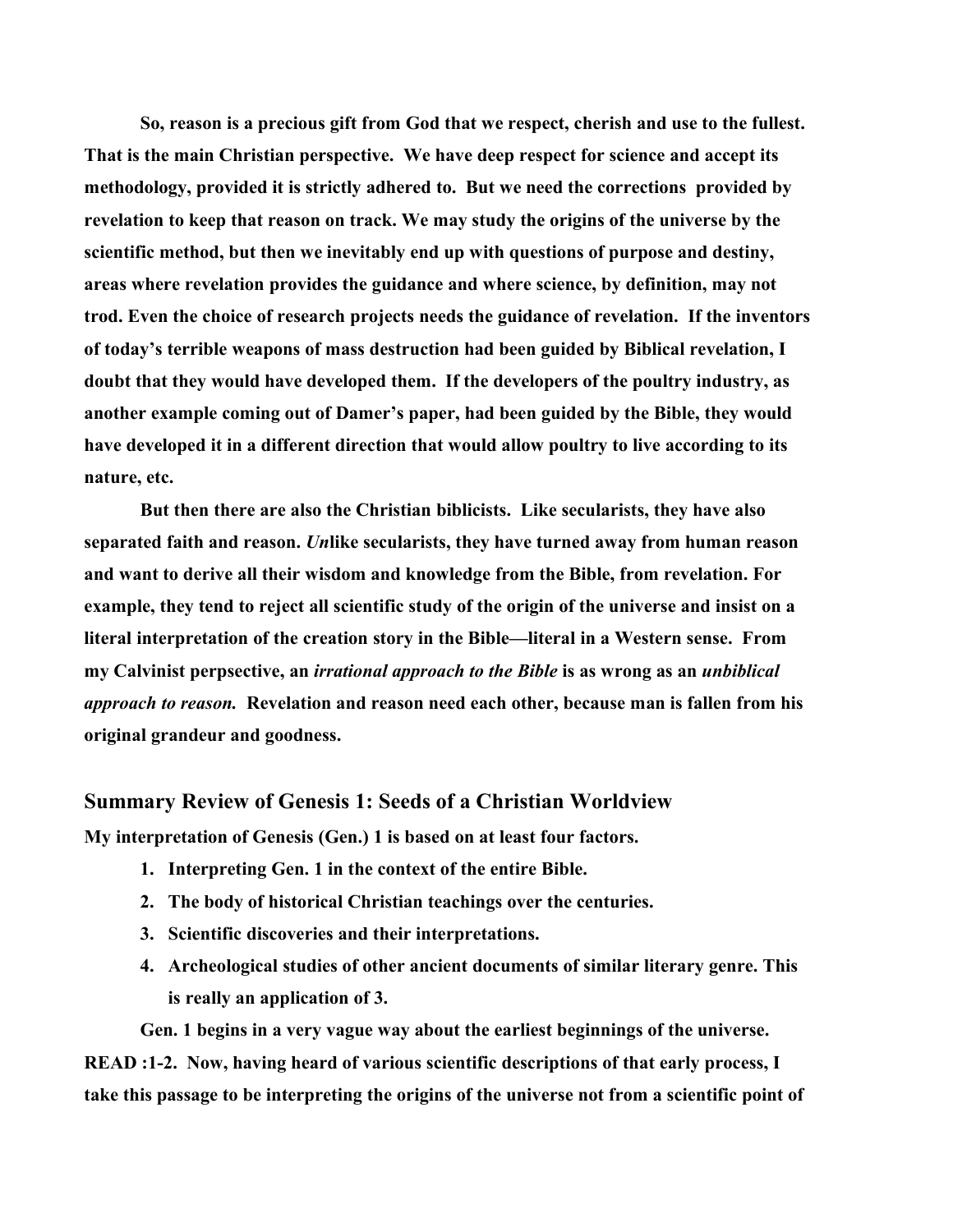**view. While all this development or evolution was taking place, the Spirit of God was hovering over it, guiding it towards its purpose and destiny. These are not necessarily totally contradictory explanations so much as complementary. The one is scientific; the other, religious. Describing the two aspects of the one process. But there is a significant difference: the Biblical version has a teleological dimension that is generally lacking in the secular view of evolution. This development had a purpose.** 

**To me, most events have a rational scientific explanation as well as a spiritual. But they are not necessarily dished up for you; you have to dig for them. In the Bible, e.g., ordinary natural events are often described as miracles. A miracle is not necessarily something science cannot investigate and once it does, it no longer is a miracle. A miracle is usually an event that draws special attention to the power or concern of God for His people, but that is often amenable to scientific explanation, often, not always. There are some events around the life of Jesus that probably will never be amenable to science. But who says that every event** *should* **be amenable to science? What is the basis of that belief? Why do people insist on that? Who has proved it? To me, this is one of the myths of secular scientism; not of science, but of scientism, of scientists going beyond the agreedupon restrictions of the scientific method.** 

**Genesis continues and moves into specifics. It tells us that God made various things, animals and human beings one after another. Let there be light. Let there be a separation between the waters. Let there be…--7 times. 7 is one of the Biblical symbols for completion. The chapter intends to** *interpret* **the complete beginning for us—interpret, not describe. And the things and processes it interpreted were things, beings and processes that bewildered some of the ancient pagan cultures around Israel. They would deify certain created things or processes. Or they would fear some others and thus seek to placate them by religious ceremonies like dances and sacrifices.** 

**The writer of Genesis is here telling the people of his own time, look, these things that you deify, that you worship or fear and for which you dance and sacrifice are all made by this one God of the entire universe. They are not worthy of worship and they do not need to be feared. They were all made by this one God and He is the one you ought to worship and serve and fear. In the language of those days and that general worldview, it is**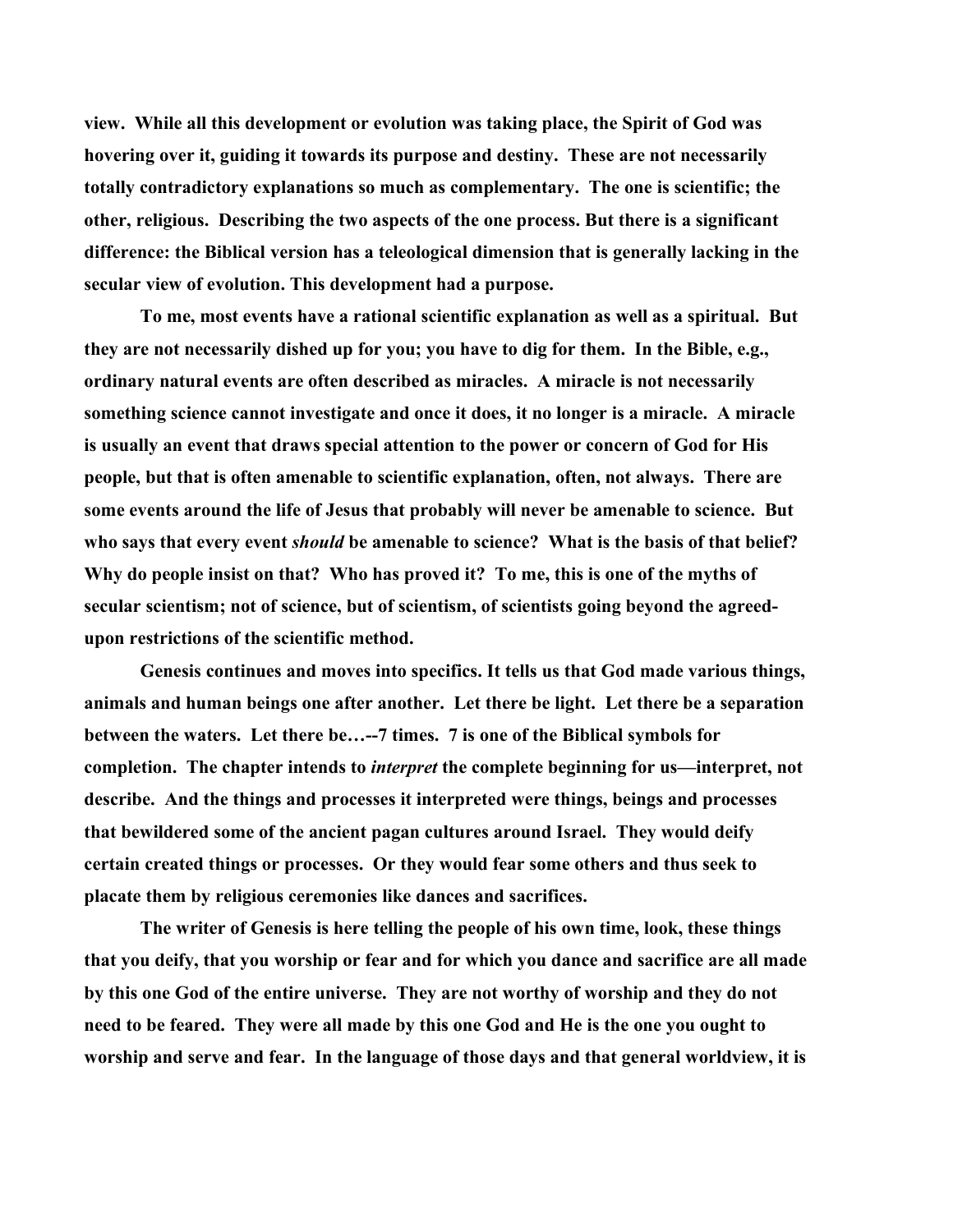**to Him and Him only that you dance and sacrifice. All these other things are creatures. When you worship them, you become an idolater and they become your idols.** 

**In terms of our modern day, this chapter constitutes strong encouragement to still worship God, not things in this world such as money or career or earth or power. These things are good in themselves, but when you deify them, turn them into your god, they become tyrannical over you, they become demonical with power over you. They lead you astray into meaninglessness.**

**Note that I said that these things are good in themselves. Genesis 1 declares them to be good. God is described as having made something and then we read, "And God saw that it was good." 6 X—It was good. Then the 7th time—again, that notion of completenessin :31—READ IT. Now it is all finished. He looks over His handiwork and declares His delight in this creation.** 

**A** *good* **creation! The original addressees were afraid of much of creation and considered much of it evil. Genesis says: It was good, very good. Today, for us with all our questions about evil in the world: God made it good. Do not blame Him! The Bible throughout emphasizes this: God meant and means this world to be good. That's how He created it.** 

**Also notice the emphasis on the creation of living creatures** *according to their kind.* **Repeated several times. You need to treat them according to their kind. Today this is disregarded. We treat our animals inhumanely and totally ignore their nature and character. We just pack them in wire cages, cut off their beaks, crowded so they cannot move, fill them full of poison to make them grow faster and fatter. That is not the perspective of Genesis. Everything according to its kind. That's how they were created; that's how they are to be treated.** 

**And now the creation of our progenitors. READ :26-27. First: in God's image. This is later explained in the Bible, though never in great detail, that we should reflect God in all we do. His love, His justice, His compassion—everything He stands for should be reflected in the way we live. So, this is a call to be all these good things as we move through this world. But at the same time, never erase the line that's between us. He is God; we are His creatures. We are not God and nothing in this world is, not even the earth, as some try to identify the two in a kind of pagan religion. Reflection, not identification.**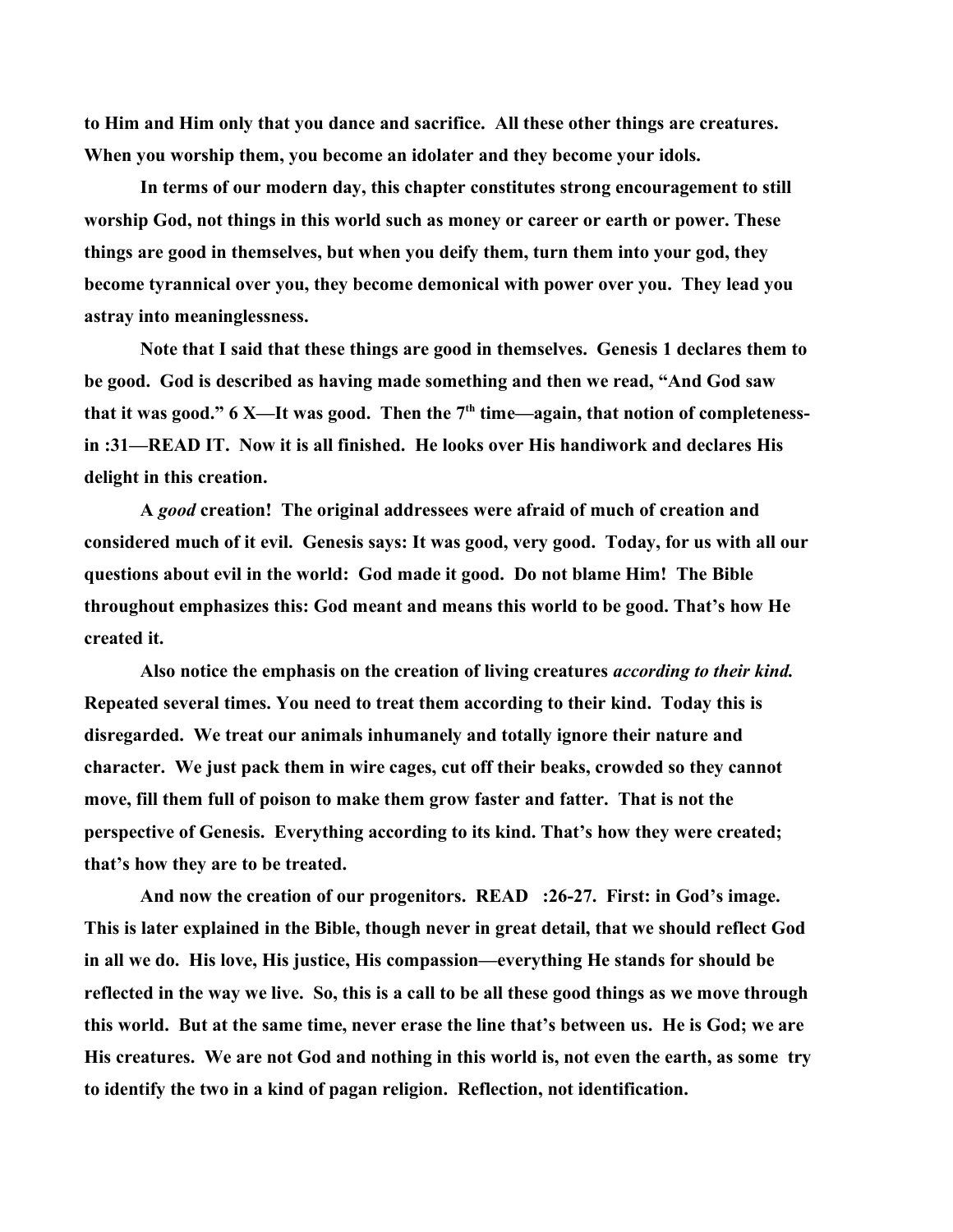**And note that there is no distinction between Adam and Eve in this matter of image. They both reflect Him equally. At the same level. That's how He intended it to be. The degeneration that later developed between the genders is the result of our fall.**

**Made in His image. All of us, men and women, low and high, poor and rich. Black and white. All in His image. All are His crowning glory. That spells the end of all racism and discrimination, contempt, class. To honour and respect every one, regardless of race or status. The basis of human rights and democracy.** 

**And then the function or role that the human race is to fulfill the creation by unraveling and searching for its potentials To rule over all the earth and all creatures. In theological parlance:** *Cultural Mandate***. Even David Suzuki the other day talked about our position over all other creatures. Well, that's what Genesis teaches us. We are the crown of His creation. We are His reps, His landlords, His managers, His keepers, His stewards. We are responsible for all of it to take care of it. Exploit it, but only positively so, not so that we destroy it. To exploit it responsibly so that all creatures retain their space and live according to their kind. This is His garden and we are to use it while we also protect it. Well, that's a very update assignment in our current global warming situation.** 

**Finally, underlying all of this, note the total emphasis on the physical. There have been times and even today some Christian traditions that uphold the spiritual aspect of creation and downgrade the material or the physical. This comes not from the Bible but from the long-term ancient influence of some Greek philosophers, but it has been tenacious tradition that pops up here and there. Today in general I would say most Christians have more appreciation for the physical creation. Gen. 1 is one grand affirmation of the physical, the wordly, the material.** *That* **is declared good and even very good. Any Christian who berates the world and working in the world in favour of some spiritual task or good, is off the mark. This entire chapter elevates the physical. This is our home. This is where we are to work and protect and enjoy—eat from all the plants and trees. It's all yours. Enjoy.**

**Well, I have given you the beginning. It's not the entire story. Things went wrong. True, but** *this* **was the intention. A world of joy. If it is that no longer, remember how He made it. Life is meant to be enjoyed. And working in this world is to serve Him.** *That* **is the basic reason for our existence. That's why we're here.**